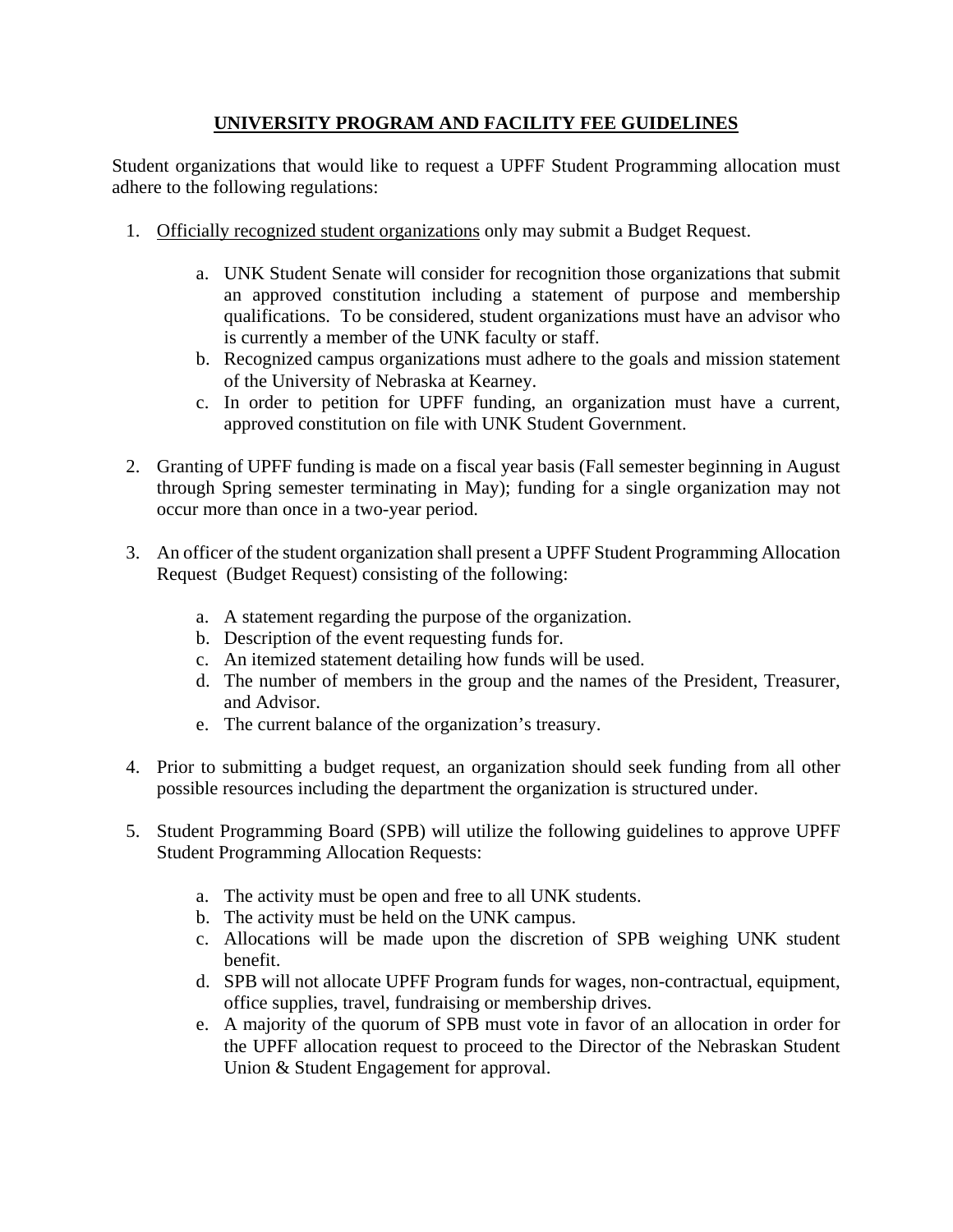- 6. Any SPB student must abstain from voting on matters relating to an organization's allocation request, if they are a member.
- 7. **Organizations receiving funding or partial funding from UPFF shall be required to place the words "Funded by University Program and Facilities Fees" or "Partially Funded by University Program and Facilities Fee" on all printed (advertising) material**  for such events. An organization's president shall be given a written warning for failure to comply. After the second offense within the same academic year, the organization may become ineligible to receive UPFF funding for the next year that it would normally submit a budget. The latter will be decided by SPB.
- 8. Because funding is limited, generally, no student organization will be allocated a disproportionate amount of money over the course of the academic year their funding is granted.
- 9. Purchases must **first** be requested by **coming to** the Nebraskan Student Union and Student Engagement Office in the Nebraskan Student Union. Shopping trips must be completed **one (1) week prior to event date**. Shopping trips are limited to two (2) separate trips.

Local vendors that may be used are:

| <b>UNK Dining Services</b>                     | Menards                      |
|------------------------------------------------|------------------------------|
| <b>UNK Advertising &amp; Creative Services</b> | <b>Oriental Trading</b>      |
| The Antelope Bookstore                         | Party America                |
| Builder's Warehouse                            | <b>Recognition Unlimited</b> |
| Dick Blick                                     | <b>Family Fresh</b>          |
| Eakes                                          |                              |

- 10. Funding for FOOD requests must be open to all students. On campus food requests must be catered by UNK Dining Services. A request for Food/Refreshments Expense Form must be completed and submitted with receipts immediately after the event to the Office of Student Life. Forms are available at the Nebraskan Student Union Office.
- 11. PRINTED items must be submitted to University Communications and Marketing (865- 8134), located in the Communication Center Building, or Student Organizations Advertising and Promotions (865-8523), located in the Nebraskan Student Union.
- 12. Funds allocated for a specific line can **only** be spent for costs incurred under the line. Any money left over will be returned to the general UPFF fund. Contracts with speakers/performers must be submitted to the Associate Director or Director of the Nebraskan Student Union and Student Engagement Office for review and approval **six weeks** in advance.
- 13. At UPFF funded events, student I.D. cards should be presented, and checked by the sponsoring organization. **Signup sheets** are required to identify the attendance at the event.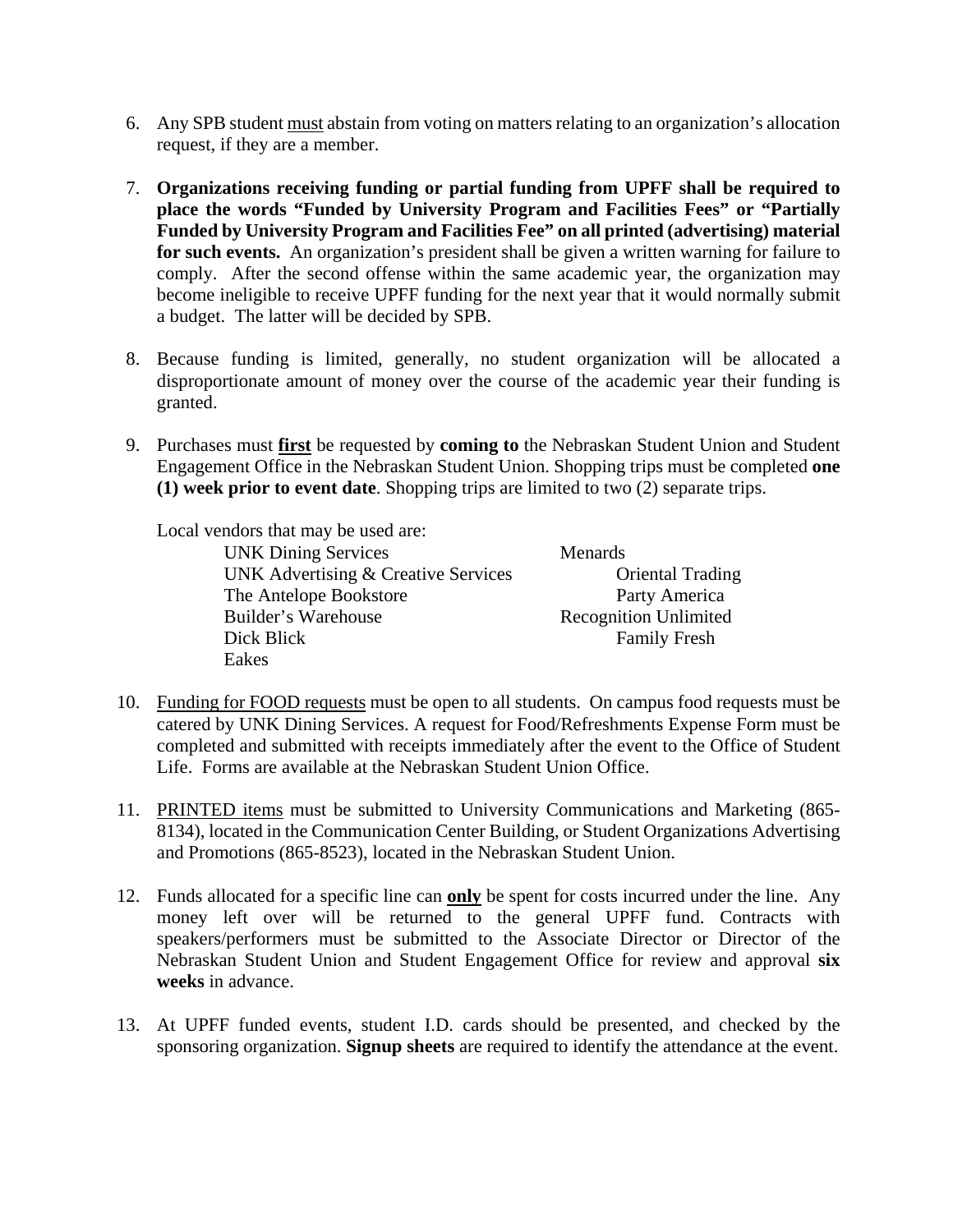- 14. If an event sponsored by a recognized student organization receives any funding from SPB allocated University Program and Facility funds, that group **will not be able to assess charges or disburse contributions of any kind** as a result of that event.
- 15. If a requested item that falls under the SPB definition of Equipment, Capital Item, or Office Supply **can be proven to be used for setup or decoration for an event; the SPB holds the authority to grant or refuse funding for the item.**

The following is a list of most items that cannot be funded by SPB dollars:

## **SPB Definition of Equipment or Capital Items**

- (1) Fabric: banners, uniforms, clothing of any type, ribbon, tablecloth, etc.
- (2) Furniture: couch, table, desk, chair, wall hangings, filing cabinet, etc.
- (3) Building Materials: twine, rope, wire, lumber, nails, hammer, screws, paint, etc.
- (4) Electronic Equipment: typewriter, computer, printer, calculator, phone, DVD Player, copier, extension cords, etc.
- (5) Office Supplies

## **SPB Definition of Office Supplies:**

 letterhead paper pencils pens rubber bands notebooks tape tacks staples stapler paper clips clip boards scissors envelopes postage files three ring binders hole punches, etc.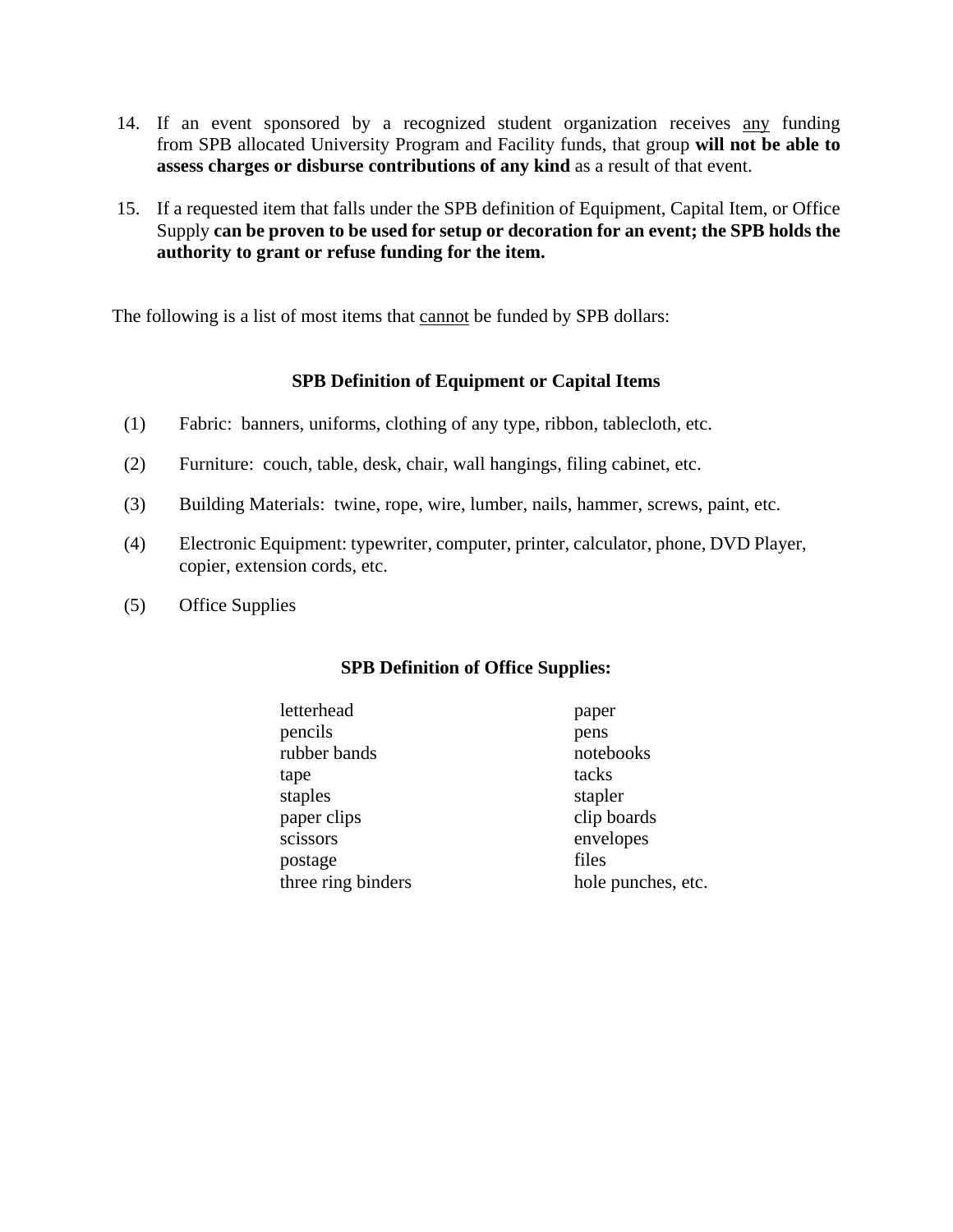## *University Programming and Facility Fees (UPFF) Submission Forms for Recognized Student Organizations at UNK*

I have read and understand the guidelines for requesting University Programming and Facility Fees funding. I understand that any overages or expenses of any kind not covered in this budget are the responsibility of the associated organization. In the event of no available organizational funds, such expenditures and/or overages will become the responsibility of the individual signing this request.

\*\*All food purchases must first be presented to UNK Dining Services (308-865-8428) located on the second floor of the Nebraskan Student Union.

Student organizations are welcome to create and produce their own posters, advertising, etc. However, any professionally designed materials purchased for the event, can be purchased through \*\*University Communications  $\&$ Marketing (308-865-8134), located in the Communications Center Building, or (SOAP) Student Organization and Advertising Office (308-865-8523), located in the Student Union.

**Contracts or agreements for service must be processed six weeks in advance** through the Office of Student Engagement, and then will be forwarded to the Director of Business Services.

It is the organization's, and its representatives', responsibility to notify the Office of Student Engagement Office (308-865-8523) to assure the process is started in time for your event. \*\***All purchases also must be requested in advance** from the Office of Student Engagement Office.

**Do not spend any personal funds or out-of-pocket money including cash, credit cards, or checks! No individual student or advisor will receive payment or reimbursement for purchases.** 

Thank you for your help in these matters, and best wishes for a great event! \_\_\_\_\_\_\_\_\_\_\_\_\_\_\_\_\_\_\_\_\_\_\_\_\_\_\_\_ \_\_\_\_\_\_\_\_\_\_\_\_\_\_\_\_\_\_\_\_\_\_\_\_\_\_\_\_

Signature of Student Representative Signature of Advisor

Date Date Date  $\Box$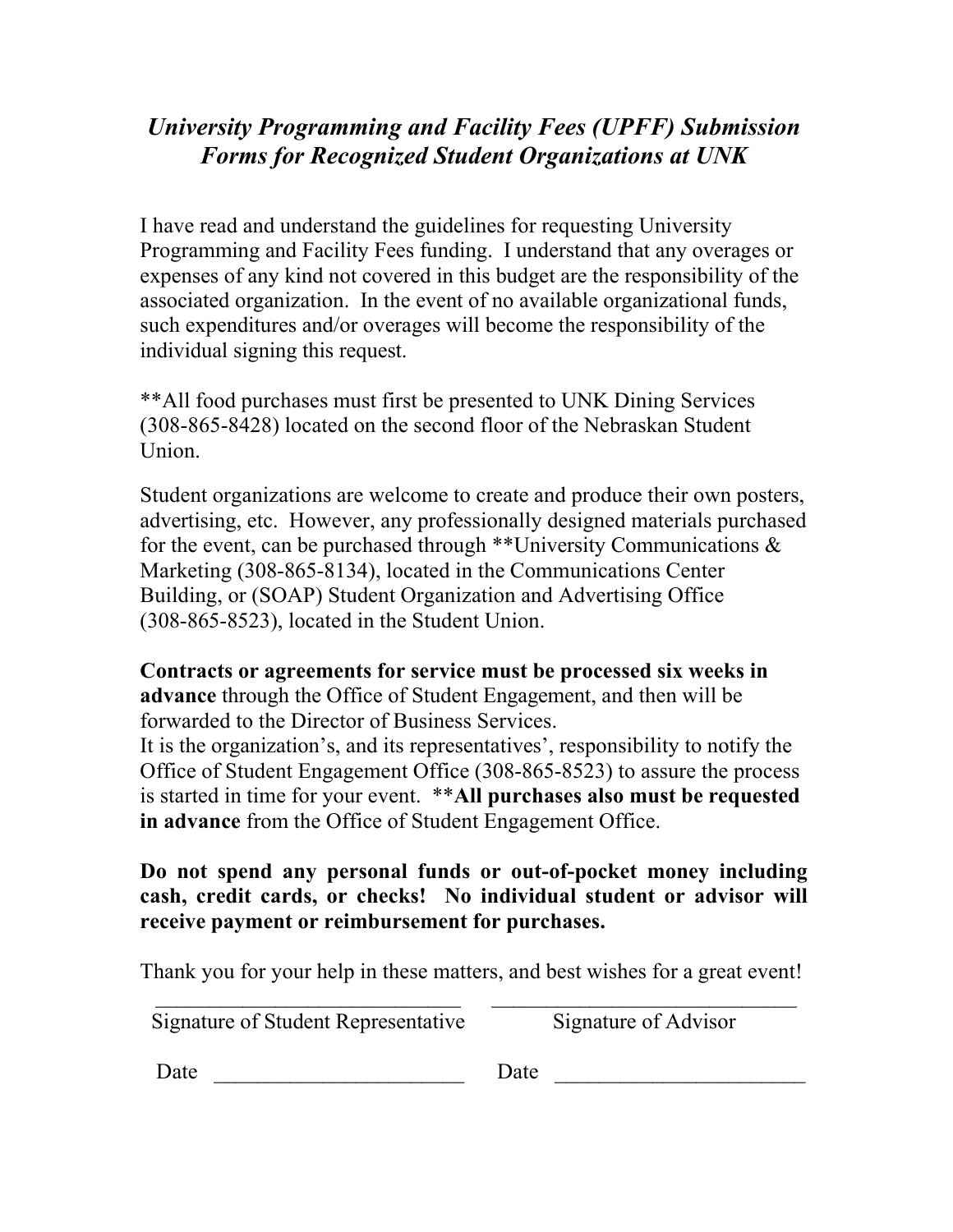## **University Programming and Facility Fees Allocation Request Form (Budget Request)**

 $\overline{\mathcal{L}}$ Date Submitted

 $\_$  , and the contribution of the contribution of  $\mathcal{L}_\mathcal{A}$  , and the contribution of  $\mathcal{L}_\mathcal{A}$  , and the contribution of  $\mathcal{L}_\mathcal{A}$ \_\_\_\_\_\_\_\_\_\_\_\_\_\_\_\_\_\_\_\_\_\_\_\_\_\_\_\_\_\_\_\_\_\_\_\_\_\_\_\_\_\_\_\_\_\_\_\_\_\_\_\_\_\_\_\_\_\_\_\_\_  $\_$  , and the contribution of the contribution of  $\mathcal{L}_\mathcal{A}$  , and the contribution of  $\mathcal{L}_\mathcal{A}$  , and the contribution of  $\mathcal{L}_\mathcal{A}$  $\overline{\phantom{a}}$  , and the contribution of the contribution of the contribution of the contribution of the contribution of the contribution of the contribution of the contribution of the contribution of the contribution of the  $\_$  , and the contribution of the contribution of  $\mathcal{L}_\mathcal{A}$  , and the contribution of  $\mathcal{L}_\mathcal{A}$  , and the contribution of  $\mathcal{L}_\mathcal{A}$ 

Organization \_\_\_\_\_\_\_\_\_\_\_\_\_\_\_\_\_\_\_\_\_\_\_\_\_\_\_\_\_\_\_\_\_\_\_\_\_\_\_\_\_\_\_\_\_\_\_\_\_\_

What is the purpose of the organization and of this request?

Estimated Number of Students Affected by Event \_\_\_\_\_\_\_\_\_\_

Number of Active Members \_\_\_\_\_\_\_\_\_\_

Current Balance in Organization's Treasury \$\_\_\_\_\_\_\_\_\_\_

| President (please print)        |  |
|---------------------------------|--|
| <b>Address and Phone Number</b> |  |

Treasurer (please print) \_\_\_\_\_\_\_\_\_\_\_\_\_\_\_\_\_\_\_\_\_\_\_\_\_\_\_\_\_\_\_\_\_\_\_\_\_\_\_\_\_\_ Address and Phone Number **Aucher** 2021

Advisor (please print) \_\_\_\_\_\_\_\_\_\_\_\_\_\_\_\_\_\_\_\_\_\_\_\_\_\_\_\_\_\_\_\_\_\_\_\_\_\_\_\_\_\_\_ Address and Phone Number \_\_\_\_\_\_\_\_\_\_\_\_\_\_\_\_\_\_\_\_\_\_\_\_\_\_\_\_\_\_\_\_\_\_\_

Please explain each individual expense on the form on the next page. List only the total dollar amount below.

**Total UPFF Request** \$\_\_\_\_\_\_\_\_\_\_